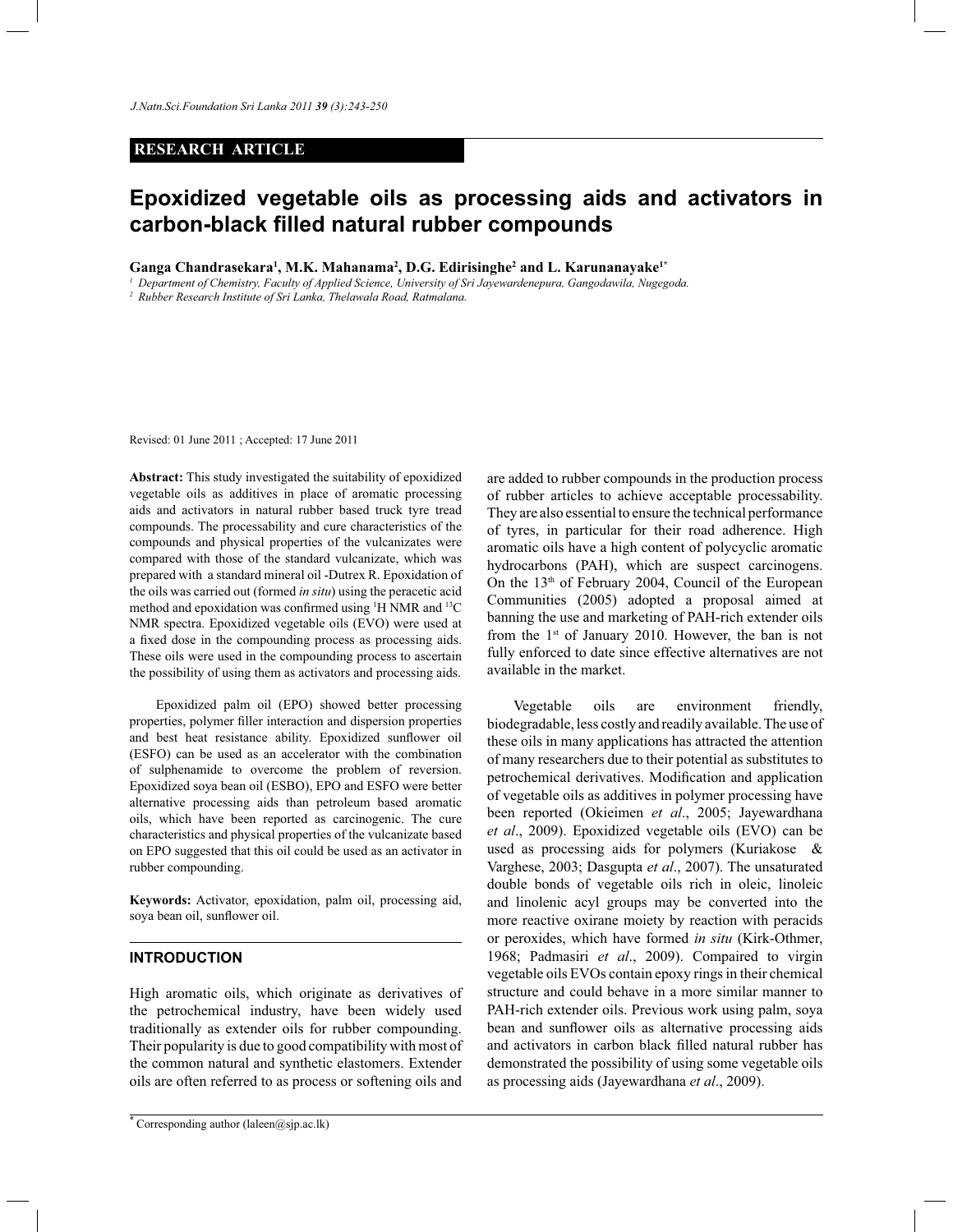Studies of eco-friendly processing aids for rubber compounds have been reported (Dasgupta *et al*., 2007). The naturally occurring oils have reported to show better processing properties, polymer filler interaction and dispersion properties (Jayewardhana *et al*., 2009). Naturally occurring oils have been found to be suitable alternatives to the presently available, comparatively more costly low PAH oils in the market in the form of mild extract solvates (MES), treated distillate aromatic extracts (TDAE) and naphthenic oils.

 It has been reported that replacement of aromatic oils with rice bran oil (RBO) and epoxidized rice bran oil (ERBO) does not adversely affect the physical properties of the carbon black filled natural rubber / polychloroprene blends. RBO contains a good amount of free fatty acids; hence it has been reported to act as a co-activator in addition to its role as a processing aid (Kuriakose & Varghese, 2003). The use of non toxic and readily available vegetable oils in place of petroleum based aromatic oils has been demonstrated. Various oils (vegetable oil, paraffinic oil and castor oil) at a fixed dose (1phr) have been used and it has been found that the vegetable oils exhibit enhanced properties in comparison to those of paraffinic oil (Kukreja *et al*., 2003).

 Since a previous study has revealed that some virgin vegetable oils are capable of replacing PAH containing extenders without any adverse effects to the vulcanizates (Jayewardhana *et al*., 2009), it is interesting to ascertain the effect of epoxy derivatives of these oils as processing aids and accelerators. Hence, the main objective of this research project is to investigate the chemical interaction of epoxidized vegetable oils (EVO) with natural rubber (NR) in order to find out their suitability as processing aids and as activators.

# **METHODS AND MATERIALS**

*Vegetable oils***:** The three vegetable oils used were palm oil (Ngo Chew Hong Edible Oil Pvt. Ltd., Singapore), soya bean oil (Ngo Chew Hong Edible Oil Pvt. Ltd., Singapore) and sunflower oil (Sime Darby Edible Products Ltd., Singapore). They were used without any further purification.

*Aromatic oil***:** Industrial grade processing aid Dutrex R obtained from the local market was used as the standard mineral oil (NMO).

*Fourier transform infrared spectroscopy (FT-IR) analysis of pure oils***:** Neat liquid method was followed to obtain the FT-IR spectra of the oils. Two drops of pure oil was placed on the center of a clean, dry KBr plate

using a Pasteur pipette. The second KBr plate was placed on top of that plate and both were compressed together. The two drops of oil were evenly spread between the two plates as a thin film. Both plates were mounted on a sample holder and it was placed in the infrared beam of the spectrometer. The spectra were recorded in the range of 4000–500 cm-1 using a FT-IR spectrometer (Model 320 FT-IR / Thermo Necolet AVATAR™).

*Iodine value test for pure oils***:** Samples of palm oil (713.4 mg), soya bean oil (212.3 mg) and sunflower oil (203.4 mg) were weighed into 3 different reagent bottles. The oils were dissolved in 15.0 cm<sup>3</sup> of carbon tetrachloride. Exactly 25.00 cm<sup>3</sup> of Wij's solution (BDH Chemicals,UK) was added to each reagent bottle and closed. The bottles were shaken gently and kept in the dark for 1 h. Exactly 20.00 cm<sup>3</sup> of 15% KI solution (Avonchem Ltd., UK) was added to each bottle after 1 h. About 100 cm<sup>3</sup> of distilled water was added and the mixture was titrated with standardized  $0.1M$   $Na<sub>2</sub>S<sub>2</sub>O<sub>3</sub>$ solution (Loba Chemie Pvt. Ltd., India) with constant and vigorous shaking until the yellow colour of the titrant almost disappeared. A few drops of starch indicator was added to the flask and titrating was continued until the blue colour of the mixture became colourless. The volume of  $0.1M$   $Na<sub>2</sub>S<sub>2</sub>O<sub>3</sub>$  consumed for the titration was recorded (Horwitz, 2005). The procedure was carried out in duplicate for palm oil, soya bean oil and sunflower oil separately. Blank tests were carried out along with each oil sample.

*Epoxidation using resin as a catalyst***:** The extent of unsaturation was calculated as a molarity, considering the iodine value of the respective oil. The amount of reagent that should be added to the reactor was calculated according to the molar ratio, where the process involved mixing of oil containing 1.0 mol of unsaturation with 0.55 mol of glacial acetic acid (Loba Chemie Pvt. Ltd., India), 12% dry resin (Amberlite / IR 120) based on the weight of the oil and 1.1 mol of  $H_2O_2$  (East Anglian Chemicals, UK).

 The two liquid phases were separated from the resin catalyst by decantation using a separation funnel. The separated oil phase was dissolved in 30 cm<sup>3</sup> of diethyl ether (Loba Chemie Pvt. Ltd., India), anhydrous Na<sub>2</sub>SO<sub>4</sub> (Loba Chemie Pvt. Ltd., India) was added and kept for about 1 h. The clear solution was separated by decantation and the diethyl ether was removed by rotary evaporation. Finally the viscous liquid of epoxide was obtained (Kirk-Othmer, 1968; Vogel , 1973; Padmasiri *et al*., 2009).

*FT-IR analysis***:** FT-IR for the epoxide was carried out according to the liquid method described previously.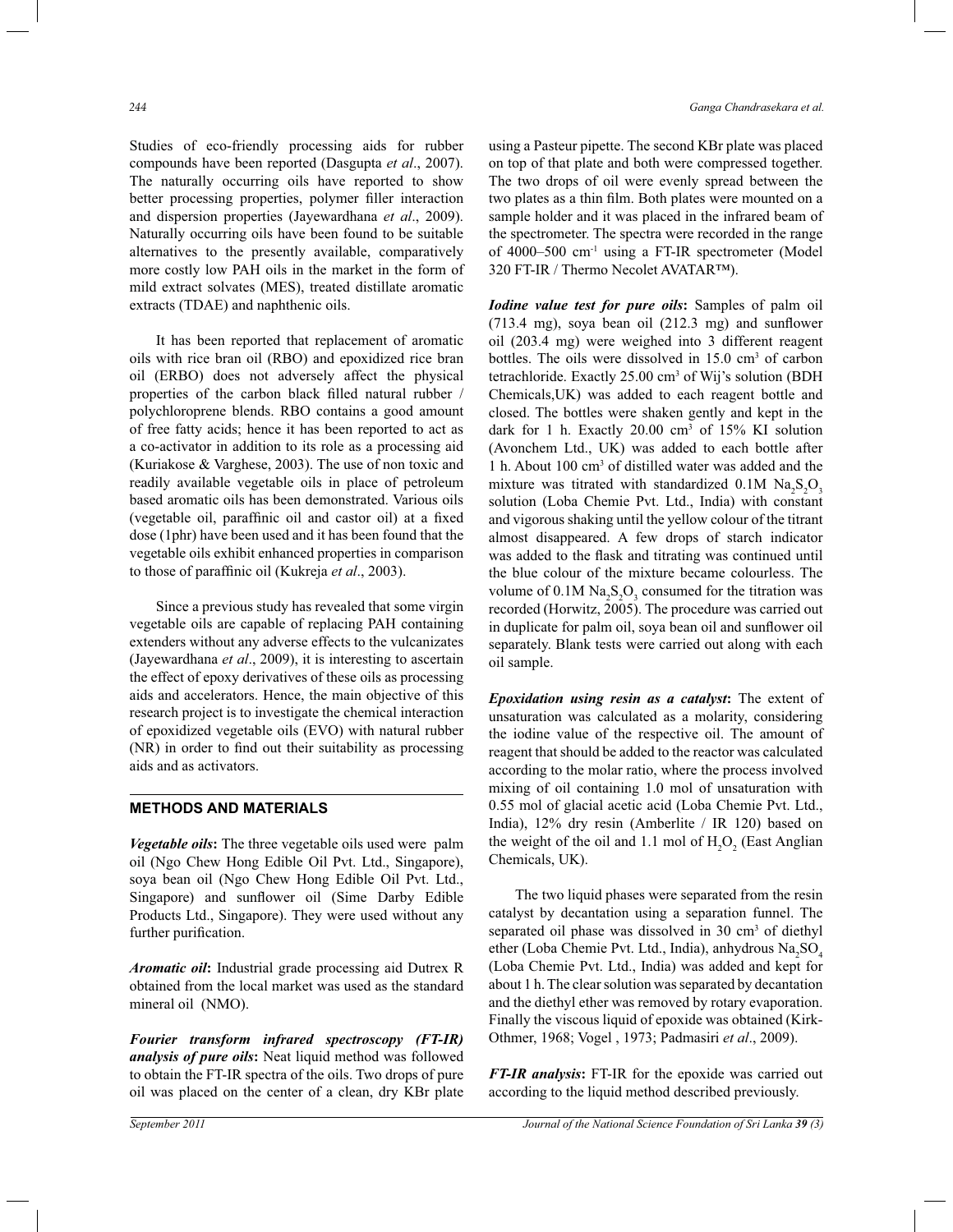*Epoxidized vegetable oils as processing aids/activators 245*

*<sup>1</sup>H NMR and <sup>13</sup>C NMR analysis***:** About 25 mg of the sample oil was dissolved in CDCl<sub>3</sub> solvent. The solution was placed in the NMR sample tube and the tube was sealed. Then it was placed in the NMR instrument. The <sup>1</sup>H NMR and <sup>13</sup>C NMR (Mercury -300BB "chem.-300") spectra were recorded.

*Determination of extent of epoxidation***:** The extent of epoxidation was calculated using the percentage reduction of iodine value.

*Sample preparation***:** The natural rubber (RSS) was masticated in an internal mixer (Baker Perkins Engineers, London, UK) for about 3 min. The antioxidant-Nisopropyl-N'-phenyl-p-phenylenediamine (IPPD) was added and milling was carried out for about 1 min. Carbon black (N330) and processing oil were next mixed and the mixture was blended for about 2 min.

 Zinc oxide (ZnO) and stearic acid were mixed together and added to the mixture. After proper mixing, the mixture was cooled under ambient conditions. The mixture was then introduced to the two roll mill and the mixing was carried out again. Sulphur and Ncyclohexylbenzthiazylsulphenamide (CBS) (accelerator) were added together to the two roll mill. Proper mixing was achieved by several mill passes for about 2 min. By adjusting the nip between the rolls, a thin compounded rubber sheet was obtained.

The above process was carried out with epoxidized palm oil (EPO), epoxidized soya bean oil (ESBO), epoxidized sunflower oil (ESFO) and Dutrex R aromatic oil. As given in Table 1, the formulation labeled  $F_{NMO}$  was prepared by using Dutrex R as the standard processing aid, the three formulations labeled  $F_{EPO}$ ,  $F_{ESPO}$  and  $F_{ESPO}$ were prepared replacing Dutrex R with EPO, ESBO and ESFO to study the effect of EVOs as processing oils. The formulations in Table 2 were used to study the effect of EVOs as processing aids and activators in place of aromatic processing oil and stearic acid. In Table 2, the first column under formulation is labeled  $F_{NMO/WSA}$  and contains Dutrex R as both the processing oil and the activator (replacing stearic acid). Columns 2,3 & 4 under formulation in Table 2 labelled  $F_{EPO/WSA}$ ,  $F_{ESBO/WSA}$  and F<sub>ESFO/WSA</sub> have been prepared replacing both Dutrex R (5.0 phr) and stearic acid (2.0 phr) with EPO, ESBO and ESFO, respectively.

*Molding***:** The molding of rubber sheets was carried out using a laboratory hydraulic press (Yeji Corporation, Taiwan) at a temperature of  $150^{\circ}$ C and a pressure of 20 MPa.

*Evaluation of cure characteristics***:** Curing tests were performed using a moving die rheometer (MDR) (Ekron Terk, Taiwan) at  $1500$  °C.

**Table 1:** Tyre tread formulations used to evaluate suitability of epoxidized oils as a processing aid (boxed area represents the proposed replacements for processing oil)

|                                                              |                | <b>Table 2:</b> Tyre tread formulation used to evaluate suitability of |  |  |  |  |  |
|--------------------------------------------------------------|----------------|------------------------------------------------------------------------|--|--|--|--|--|
|                                                              |                | epoxidized oils as a processing aid and an activator (boxed            |  |  |  |  |  |
| area represents the proposed replacements for processing oil |                |                                                                        |  |  |  |  |  |
|                                                              | and activator) |                                                                        |  |  |  |  |  |

|                                | Formulation               |                                |                            |                       |  |
|--------------------------------|---------------------------|--------------------------------|----------------------------|-----------------------|--|
| Materials                      | $\textbf{F}_{\text{NMO}}$ | $\mathbf{F}_{\rm {\tiny EPO}}$ | $\mathbf{F}_{\text{ESBO}}$ | $\text{F}_{\rm ESEO}$ |  |
| Natural rubber (RSS)/phr       | 100                       | 100                            | 100                        | 100                   |  |
| $ZnO$ (Rubber grade)/phr       | 5.0                       | 5.0                            | 5.0                        | 5.0                   |  |
| Stearic acid/phr               | 2.0                       | 2.0                            | 2.0                        | 2.0                   |  |
| Carbon black (HAF              | 50                        | 50                             | 50                         | 50                    |  |
| $N330$ /phr                    |                           |                                |                            |                       |  |
| Dutrex R/phr                   | 5.0                       | 0.0                            | 0.0                        | 0.0                   |  |
| EPO/phr                        | 0.0                       | 5.0                            | 0.0                        | 0.0                   |  |
| ESBO/phr                       | 0.0                       | 0.0                            | 5.0                        | 0.0                   |  |
| ESFO/phr                       | 0.0                       | 0.0                            | 0.0                        | 5.0                   |  |
| IPPD (N-isopropyl-N'-          | 1.5                       | 1.5                            | 1.5                        | 1.5                   |  |
| phenyl-p-phenylenediamine)/phr |                           |                                |                            |                       |  |
| Sulphur (Rhombic)/phr          | 2.5                       | 2.5                            | 2.5                        | 2.5                   |  |
| CBS (N-cyclohexyl              | 1.0                       | 1.0                            | 1.0                        | 1.0                   |  |
| benzthiazylsulphenamide)/phr   |                           |                                |                            |                       |  |
|                                |                           |                                |                            |                       |  |

|                          |     | Formulation |                                                               |     |
|--------------------------|-----|-------------|---------------------------------------------------------------|-----|
| Materials                |     |             | $F_{NMO/WSA*}$ $F_{EPO/WSA*}$ $F_{ESBO/WSA*}$ $F_{ESFO/WSA*}$ |     |
| Natural rubber (RSS)/phr | 100 | 100         | 100                                                           | 100 |
| ZnO (Rubber grade)/phr   | 5.0 | 5.0         | 5.0                                                           | 5.0 |
| Carbon black (HAF        | 50  | 50          | 50                                                            | 50  |
| $N$ 330)/phr             |     |             |                                                               |     |
| Dutrex R/phr             | 7.0 | 0.0         | 0.0                                                           | 0.0 |
| EPO/phr                  | 0.0 | 7.0         | 0.0                                                           | 0.0 |
| ESBO/phr                 | 0.0 | 0.0         | 7.0                                                           | 0.0 |
| ESFO/phr                 | 0.0 | 0.0         | 0.0                                                           | 7.0 |
| IPPD (N-isopropyl-N'-    | 1.5 | 1.5         | 1.5                                                           | 1.5 |
| phenyl-p-                |     |             |                                                               |     |
| phenylenediamine)/phr    |     |             |                                                               |     |
| Sulphur (Rhombic)/phr    | 2.5 | 2.5         | 2.5                                                           | 2.5 |
| CBS (N-cyclohexyl        | 1.0 | 1.0         | 1.0                                                           | 1.0 |
| benzthiazylsulphenamide) |     |             |                                                               |     |
| /phr                     |     |             |                                                               |     |
| *without stearic acid    |     |             |                                                               |     |

*Journal of the National Science Foundation of Sri Lanka 39 (3)* September 2011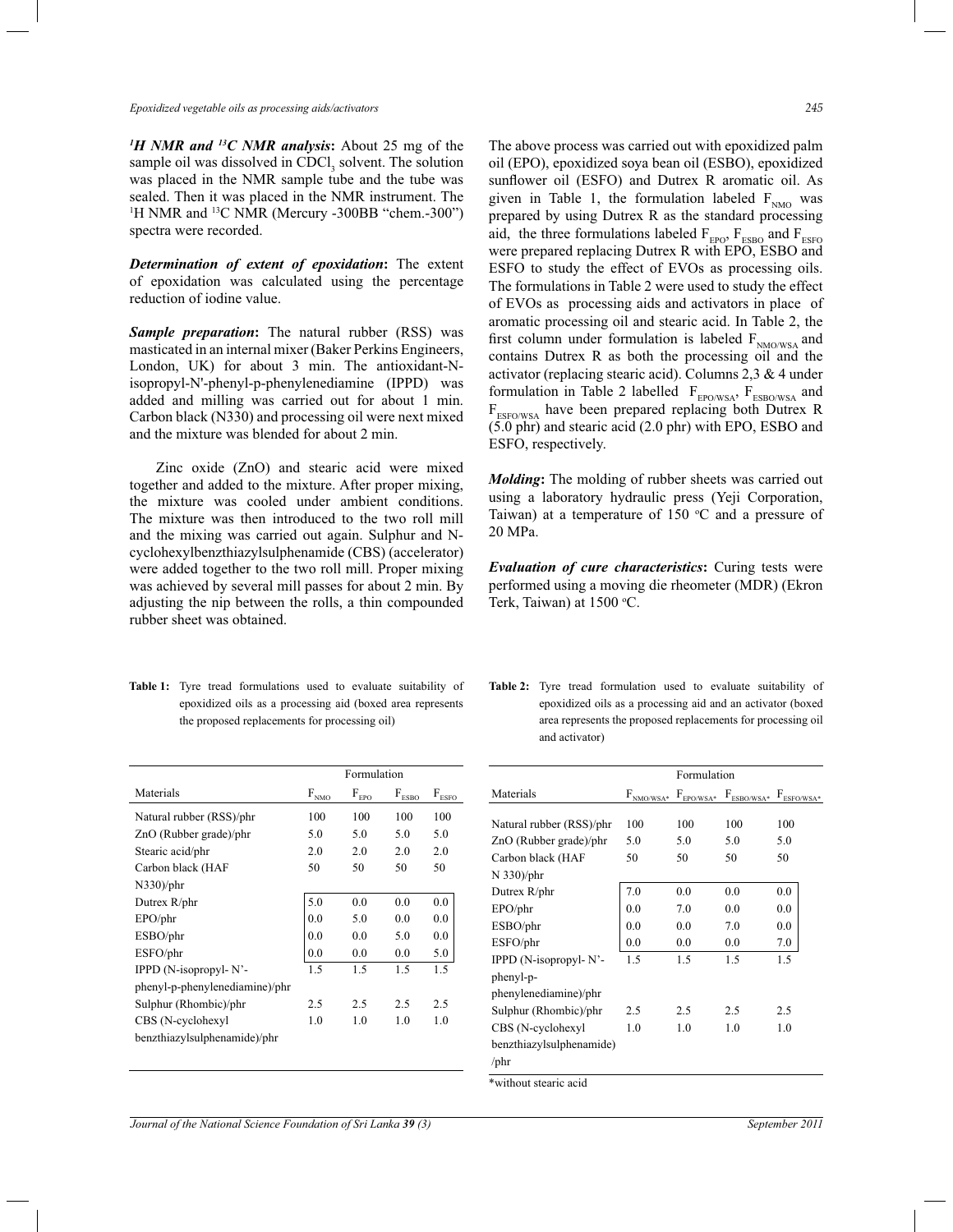#### *Evaluation of physical properties***:**

*a) tensile strength*: Dumbbell shaped test pieces were punched out from the molded sheets. The thickness of the test pieces were measured with a bench thickness gauge (Wallace Instruments, UK). The test pieces were tested using a Hounsfield testing machine (Model 100R – UK) according to ISO 37:1994(E) at 250 °C and at a cross head speed of 500 mm/min.

*b) tear strength*: Crescent shaped test pieces were punched out from the molded sheets. The thickness of the test pieces were measured using a bench thickness gauge and tested according to ISO 34-1:1994 (E) at 250  $°C$  and at a cross head speed of 500 mm/min.

*c) hardness*: Hardness was tested using a Digi test hardness tester (Wallace Instruments, UK) according to ISO 48:1994(E).

*d) rebound resilience*: Test pieces were tested on Lűpke resilience tester (Wallace Instruments, UK) according to ISO 4662–1986 (E).

*e) abrasion mass loss %* : DIN abrasion tester (model APH–40, Hampden, Northampton, UK) was used according to DIN 53516 in order to test the abrasion mass loss.

*f) compression set*: Initial thickness of the test pieces were recorded. The test pieces were compressed for 72 h at room temperature and thickness of the test pieces after compression [using compression set apparatus (Wallace Instruments, UK)] was also recorded. Percentage compression set was calculated according to the equation given in ISO 815:1991 (E).

*g) swelling index*: Initial weights of the test pieces were recorded and the specimens were immersed in glass bottles containing toluene. These bottles were covered to minimize the evaporation of toluene. The samples were kept for few days and weighed regularly until a constant weight was achieved.

*h) aging studies*: Tensile and tear strength were evaluated after aging. Aging was done in an air circulating oven at 100  $\degree$ C (Sanyo Gallenkamp, UK) for 22 h according to ISO 37:1994(E) and ISO 34-1:1994 (E).

#### **RESULTS**

### **Iodine values of oils**

Iodine values of palm, soya bean and sunflower oils

were 53, 124 & 126 respectively. Although these natural oils were commercial products obtained from the local market, the iodine values are in between the range of recorded values given in literature (O'Brein, 1998). The iodine values of oils were used for the determination of the number of double bonds present in a unit volume of oil. Epoxidations were carried out according to the iodine value data, which indicate the degree of unsaturation in oils. Further, the iodine values of epoxidized vegetable oils were used in the determination of the percentage epoxidation.

## **Epoxidation**

The epoxidized products that were obtained were lighter in colour and higher in viscosity compared to the pure oils.

## **Confirmation of epoxide**

Asymmetrical stretching of the (C-C) in the epoxy ring during the contraction of the (C-O) bond at 950–810 cm-1 can be observed (Figure 1). (C-H) stretching of epoxy ring at  $3050-2990$  cm<sup>-1</sup> and epoxy ring bonds stretching and contracting inphase near 1250 cm<sup>-1</sup> cannot be observed clearly due to the overlapping with other peaks (Pavia, 1979; Silverstine, 2005).

# **DISCUSSION**

Recent research has shown the suitability of natural oils as processing aids and activators (Kuriakose & Rajendran, 1994; Ismail *et al*., 1997; Kuriakose & Varghese, 2003; Dasgupta *et al*., 2007; Jayewardhana *et al*., 2009).

#### **Confirmation of epoxidation**

According to the FT-IR results, there is some evidence that epoxidation has occurred. However, the formation of epoxide could not be confirmed clearly using the peaks that appeared in the spectra. Therefore <sup>1</sup>H NMR and <sup>13</sup>C NMR analysis were carried out to confirm epoxidation.

# **<sup>1</sup>H NMR and <sup>13</sup>C NMR analysis**

The <sup>1</sup>H NMR spectrum for epoxidized soya bean oil is shown in Figure 2. The epoxy proton was observed at 3.0–3.1 ppm as given in literature, which results from the splitting caused by cis-epoxide (Karunanayake & Fernando, 2006). Further, the <sup>13</sup>C NMR spectrum given in Figure 3 shows a signal between 53–60 ppm as given in literature (Kemp, 1986; Karunanayake & Fernando, 2006), which results from the di-substituted epoxy ring carbon of the epoxidized soya bean oil. According to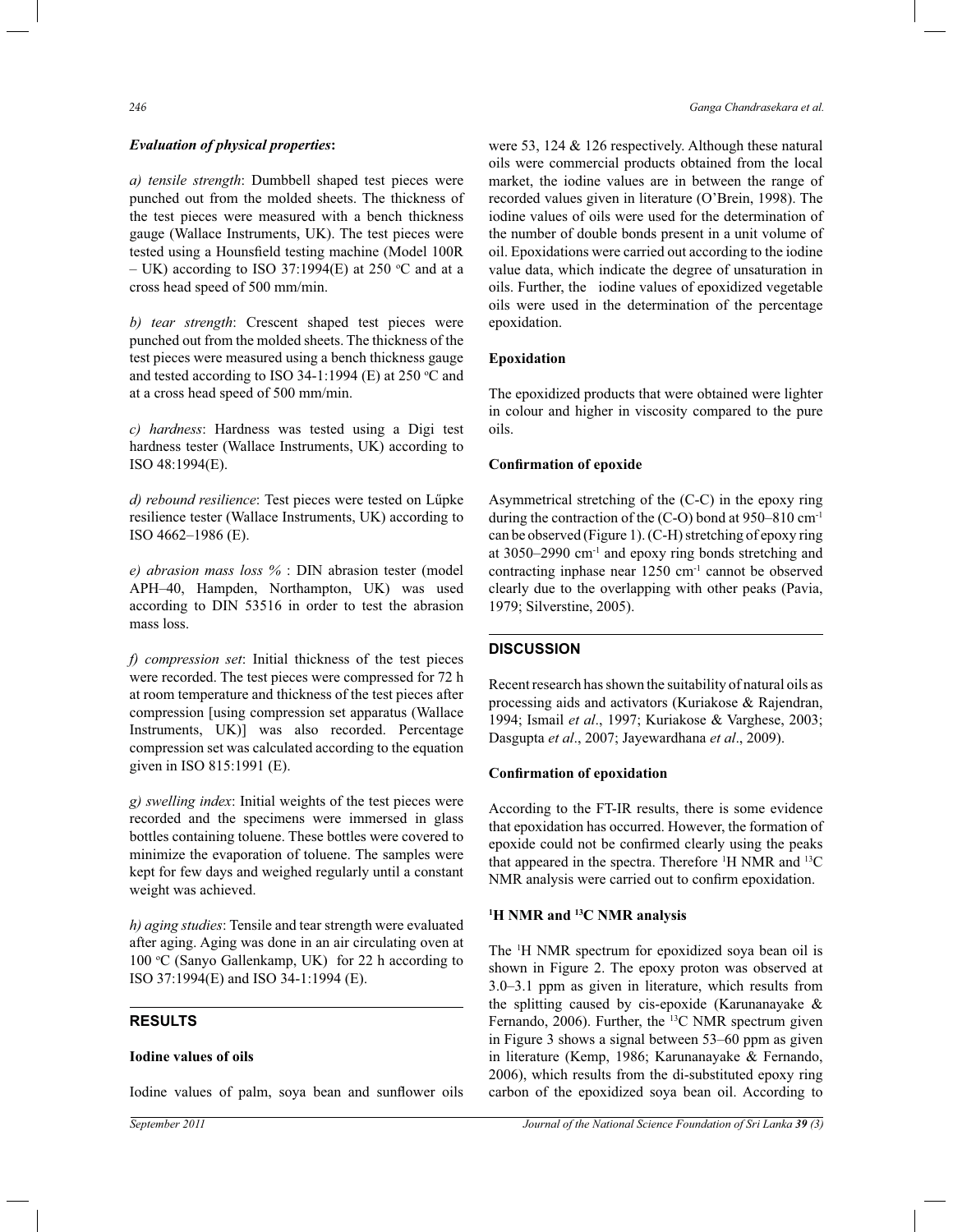*Epoxidized vegetable oils as processing aids/activators 247*



**Figure 1:** FTIR spectra of SBO (A), ESBO (B)



**Figure 2:** <sup>1</sup>H NMR spectrum of epoxidized soyabean oil



Figure 3: <sup>13</sup>C NMR spectrum of epoxidized soyabean oil

the NMR spectral data, the formation of epoxidized derivatives of the oils during the epoxidation reaction can be confirmed.

## **Epoxidized vegetable oils as processing aids**

Processing safety is determined by the time that elapses before the onset of cure. In tyre tread preparation, there must be sufficient delay or scorch resistance to permit shaping, forming and flowing in the mold, which facilitate the grip of the tyre. The results show that scorch time values are slightly lower for the compounds prepared with epoxidized vegetable oils when compared with those prepared with aromatic oils (Table 3). Cure time



**Figure 4:** Rheographs for compounds prepared using different processing aids

of the compound containing EPO is similar to that of the compound containing NMO. The former shows the highest cross link density at  $t_{90}$ , indicating the ability for energy conservation in processing of rubber similar to the NMO. However, this relationship cannot be observed for the compound containing NMO and EPO (Table 4).

 The swelling index is an indication of cross link density, which in turn correlates with the physical properties of the various vulcanizates. Hence, delta cure value, which is a measure of the cross-link density should be related to swelling index. Delta cure increases with the increase of cross link density. Compounds containing EPO has the highest cross link density compared to other natural oils studied (Table 3). Swelling test measurements support this observation (Table 4). According to the results the compound containing EPO shows good swelling resistance and the highest cross link density. Presence of epoxy groups instead of unsaturation, facilitate the polarpolar interaction with carbon black. Therefore, coupling action is greater with EVOs than the natural vegetable oils (Jayewardhana *et al*., 2009). Generally, vegetable oils are unsaturated long chain fatty esters. Hence, the polar esters as well as unsaturated esters can interact

**Table 3:** Cure characteristics of vulcanizates containing EVOs

| Processing<br>aid | Scorch<br>time/<br>min. | Cure<br>time/<br>min. | Cure rate<br>index<br>value/ $min^{-1}$ | Maximum<br>torque<br>value/Nm | Delta<br>curve /<br>Nm |
|-------------------|-------------------------|-----------------------|-----------------------------------------|-------------------------------|------------------------|
| <b>NMO</b>        | 2.60                    | 6.09                  | 28.65                                   | 9.48                          | 8.09                   |
| EPO               | 2.12                    | 6.09                  | 25.19                                   | 9.20                          | 8.27                   |
| <b>ESBO</b>       | 2.38                    | 641                   | 24.81                                   | 8.78                          | 7.71                   |
| <b>ESFO</b>       | 1.93                    | 6.39                  | 22.42                                   | 7.88                          | 6.42                   |
| $NMO/WSA*$        | 2.81                    | 6.50                  | 27.12                                   | 7.48                          | 6.30                   |
| EPO/WSA           | 2.47                    | 5.66                  | 31.32                                   | 7.03                          | 5.95                   |
| ESBO/WSA          | 2.70                    | 5.16                  | 40.62                                   | 5.77                          | 4.72                   |
| ESFO/WSA          | 2.55                    | 5.37                  | 35.49                                   | 5.95                          | 5.00                   |
|                   |                         |                       |                                         |                               |                        |

\*Without stearic acid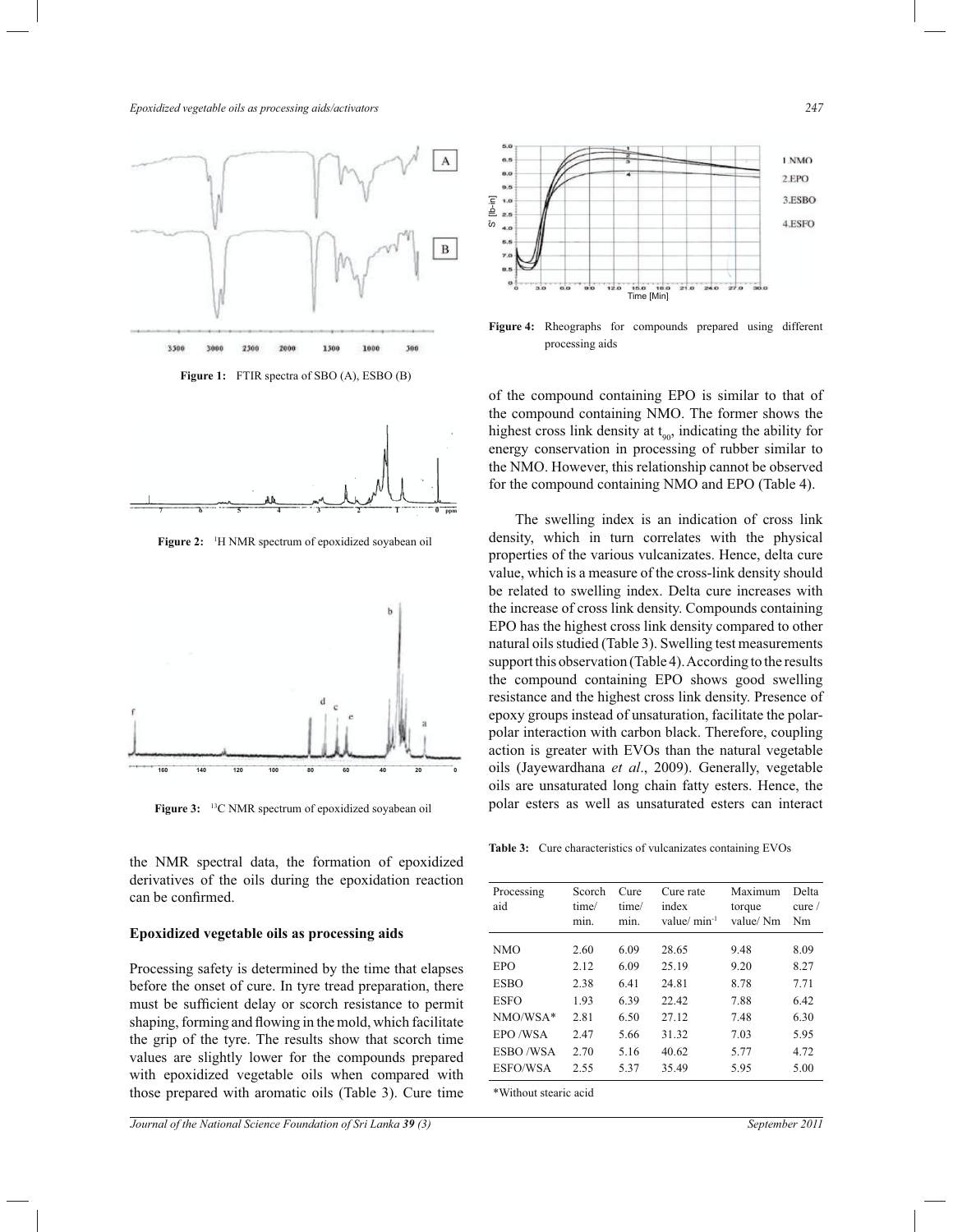| Property                                  | <b>NMO</b> | <b>EPO</b> | <b>ESBO</b> | <b>ESFO</b> | NMO/WSA | EPO/WSA | ESBO/WSA | ESFO/WSA |
|-------------------------------------------|------------|------------|-------------|-------------|---------|---------|----------|----------|
| Tensile strength<br>(MPa) BA              | 25.95      | 26.97      | 25.80       | 26.83       | 27.30   | 29.18   | 27.36    | 28.65    |
| Tensile strength<br>(MPa) AA              | 19.41      | 21.31      | 19.80       | 19.80       | 26.40   | 22.32   | 22.00    | 22.02    |
| Tear strength<br>$(N \text{ mm}^{-1})$ BA | 166.5      | 172.3      | 156.3       | 169.3       | 155.6   | 154.2   | 155.8    | 148.2    |
| Tear strength<br>$(N \text{ mm}^{-1})$ AA | 118.3      | 139.8      | 118.3       | 122.5       | 151.1   | 136.3   | 110.1    | 120.0    |
| % Retention of<br>tensile strength        | 75         | 79         | 77          | 74          | 97      | 76      | 80       | 77       |
| % Retention of<br>tear strength           | 71         | 81         | 76          | 72          | 97      | 88      | 71       | 81       |
| Hardness<br>(IRHD units)                  | 63.5       | 65.1       | 59.2        | 58.8        | 42.4    | 42.3    | 37.3     | 33.7     |
| Modulus at<br>300% elongation<br>(MPa)    | 13.5       | 14.9       | 13.4        | 12.4        | 5.2     | 5.6     | 5.0      | 4.6      |
| Elongation at<br>break %                  | 502.2      | 489.8      | 518.5       | 518.4       | 655.1   | 664.2   | 648.4    | 696.5    |
| Rebound resilience<br>$(\%)$              | 48.7       | 49.2       | 51.3        | 50.3        | 62.0    | 65.0    | 60.7     | 62.0     |
| Abrasion mass<br>$loss\%$                 | 9.8        | 9.2        | 9.6         | 9.7         | 12.4    | 14.0    | 15.2     | 15.0     |
| Compression<br>set %                      | 13.42      | 13.80      | 11.83       | 14.92       | 11.66   | 8.95    | 7.14     | 15.24    |
| Swelling Index                            | 1.56       | 1.58       | 1.76        | 1.87        | 2.20    | 2.44    | 2.69     | 2.60     |

**Table 4:** Physical properties of vulcanizates containing EVOs

BA - Before aging; AA - After aging

properly with the carbon black surface, which consists of active polar groups while its non polar paraffin chain end could interact with the rubber molecule. High unsaturations are responsible for the increment of cross link density, and the double bonds present in oil are subject to degradation easily. This can be overcome by epoxidation of natural oils, which improves the polarity. When the oil is undergoing coupling action, if it is highly polar in nature, there would be a restriction to interact with natural rubber as it is less polar in nature. Therefore, the coupling action reduces when it is highly epoxidized. Thus, it can be inferred that EPO, which has the lowest level of epoxidation, gives better characteristics over ESBO and ESFO (Table 5).

 According to the rheographs, it is clear that all graphs show a reversion, but compound containing ESFO has the lowest level of reversion among them. In compounding, a conventional vulcanizing (CV) system was used and generally CV systems lead to reversion. Crosslink (predominantly polysulphidic) density of the compound containing ESFO is higher than that of the compound containing ESBO, and ESFO shows a minimum reversion. This indicates that ESFO acts as an activator leading to a minimum reversion.

| Type of oil                 | EPO | <b>ESFO</b> | <b>ESBO</b> |  |
|-----------------------------|-----|-------------|-------------|--|
| Iodine value                |     | 13          | 12          |  |
| Extent of<br>epoxidation, % | 87  | 89          | 91          |  |

*September 2011 Journal of the National Science Foundation of Sri Lanka 39 (3)*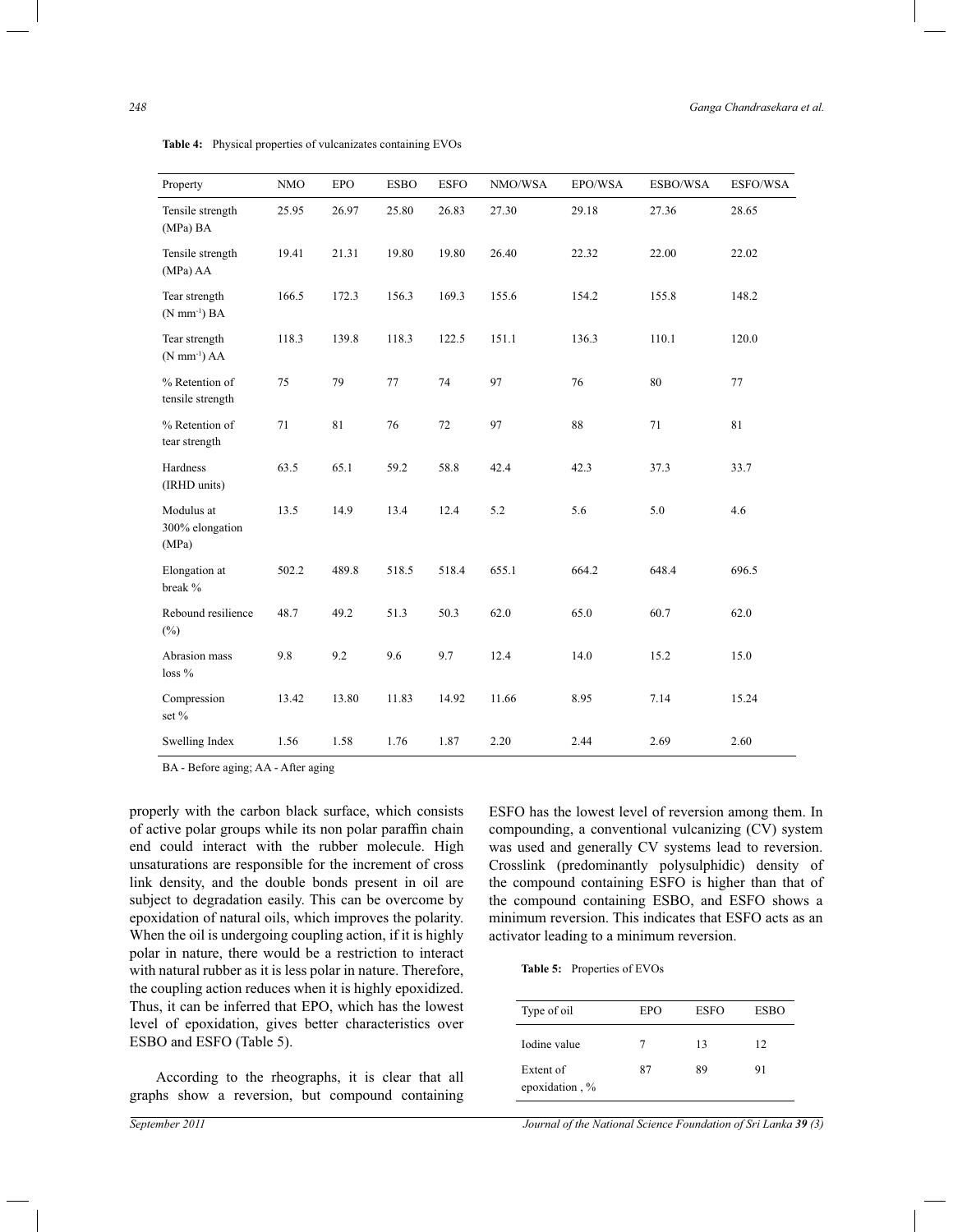#### *Physical properties*

Degree of cross linking and the type of cross link play a significant role on tensile strength and tear strength of vulcanizates. The highest tensile strength was achieved for the vulcanizate containing EPO followed by the vulcanizate containing ESFO. In the tyre tread formulation the accelerator (CBS) to sulphur ratio is 1:2 and hence the vulcanizing system is conventional. In conventional vulcanizing (CV) systems, the relative proportions of cross link types are polysulphidic 70%, disulphidic 15 % and monosulphidic 15 % (Kukreja *et al*., 2003; Jayewardhana *et al*., 2009). The conventional vulcanization system produces a higher number of polysulphidic linkages. The vulcanizate containing ESFO has lesser cross link density but its tensile and tear strength are little higher than that of the vulcanizates containing NMO and ESBO. This is probably due to the presence of more polysulphidic linkages; in the former, which is indicated by the highest reversion. Better retention values for tensile and tear strength were obtained for the vulcanizates containing EPO and ESBO than the standard oil. Therefore, after aging, properties were found to be better for vulcanizates prepared with EVOs, because of the presence of epoxy groups in the oil instead of unsaturations (Krik-Othmer, 1968). Tensile strength and tear strength reduce after aging due to the breakage of predominately polysulphidic linkages at elevated temperatures.

 Variation of elongation at break is generally similar to that of tensile strength. Hence, elongation at break of EPO is expected to be the highest. However, due to coupling action, reinforcing fillers are highly bound to the elastomer chains. Even though a higher stress is applied the entanglements present in elastomers prevent freedom to move and cannot attain a tension flow. Therefore elongation at break reduces. According to literature (Dasgupta *et al*., 2007), better dispersibility of filler can be attained by NMO; hence elongation at break of this is lower than that of ESBO and ESFO. EPO shows an acceptable hardness value when compared with the other two epoxidized natural oils. The results reveal that hardness varies with cross link density.

 The ratio of the energy returned to the energy applied is termed as the resilience. When the deformation is an indentation due to a single impact, this ratio is termed the "rebound resilience".

 If the elasticity is higher, then less deformation energy is dissipated as heat. Heat buildup is the measure of the amount of impressed energy that is absorbed. Even though the EPO containing compound has a higher cross

link density, the rebound resilience is low. This is probably due to the C-black reinforcement of rubber that hinders the elasticity of the vulcanizate and hence the energy is dissipated as heat (Kundu, 2000; Kundu & Kukreja, 2002). Higher rebound resilience values of ESBO and ESFO compared to EPO and NMO indicate the ability of their molecules to store energy. The abrasion mass loss is considerably lesser in EPO containing compounds than in the others due to greater dispersion of C-black with EPO according to the theory of coupling action (Kundu & Kukreja, 2002). In filled compounds, abrasion mechanism is by roll formation. This roll formation is greater in vulcanizates with higher elongation at break values. Therefore, abrasion mass loss results are in agreement with elongation at break values.

#### **Epoxidized vegetable oils as activators**

Scorch time is higher for NMO and for ESBO, respectively. Therefore they show better processing safety than EPO and ESFO.

 The lowest scorch time is obtained for EPO. This means that the generation of cross links starts quickly in the compound containing EPO and reveals that the contribution of EVO as the activator for vulcanization rate is highest in EPO followed by ESFO.

 In rubber compounding, activators are used to increase the rate of vulcanization by activating the accelerator, so that it performs more effectively. They are generally high molecular weight monobasic acids or mixtures of stearic, oleic, lauric, palmitic and myristic acids. The effect of palm oil fatty acids on cure characteristics and mechanical properties of carbon black filled natural rubber compounds has been reported (Kukreja *et al*., 2003; Jayewardhana *et al*., 2009). NMO has the highest cure time and lower cure rate index. Thus, the energy consumption for the vulcanizing process would be highest when compared with EVOs. Therefore EVOs are superior to standard aromatic oils in case of energy conservation when they are used as activators.

### *Physical properties*

NMO showed the highest cross link density, even though it has the lowest tensile strength. EVOs showed much higher tensile strengths, indicating plasticization over NMO when used as activators. EPO showed higher rebound resilience. Earlier, when EVOs were used as processing aids, EPO showed the least rebound resilience due to the coupling action. But in this case it had actively participated in the activation process with the accelerator and sulphur to attain a highly cross linked